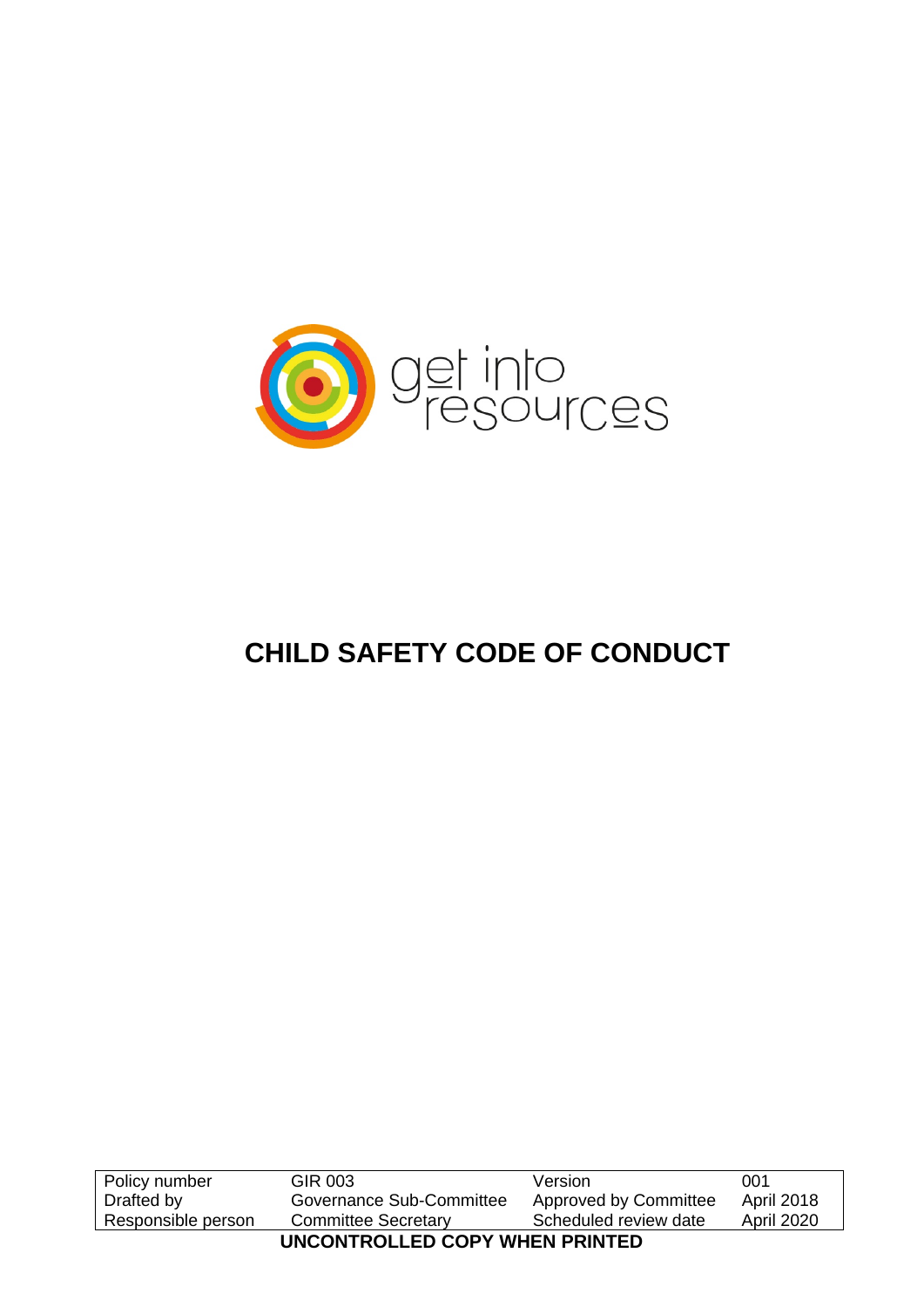

# **CHILD SAFETY CODE OF CONDUCT**

## **1. DEFINITIONS**

**Endorsed Activity** means any activity, meeting or event approved by the Get Into Resources Committee

**Participants** means any Committee Member or Volunteer who participates in any Get Into Resources Endorsed Activity

## **2. PURPOSE**

This policy is designed to provide guidelines for behaviour to allow all volunteers to conduct themselves in a proper manner around participants who are of high school age.

### **3. POLICY**

Get Into Resources Inc commits itself to operating in accordance with the procedures as detailed below in consultation with Committee Members.

### **4. DISCLAIMER**

This policy forms part of the governance package of Get Into Resources Inc. which can be found at www.getintoresources.com

| Policy number                  | GIR 003                    | Version               | 001               |  |
|--------------------------------|----------------------------|-----------------------|-------------------|--|
| Drafted by                     | Governance Sub-Committee   | Approved by Committee | <b>April 2018</b> |  |
| Responsible person             | <b>Committee Secretary</b> | Scheduled review date | <b>April 2020</b> |  |
| UNCONTROLLED COPY WHEN PRINTED |                            |                       |                   |  |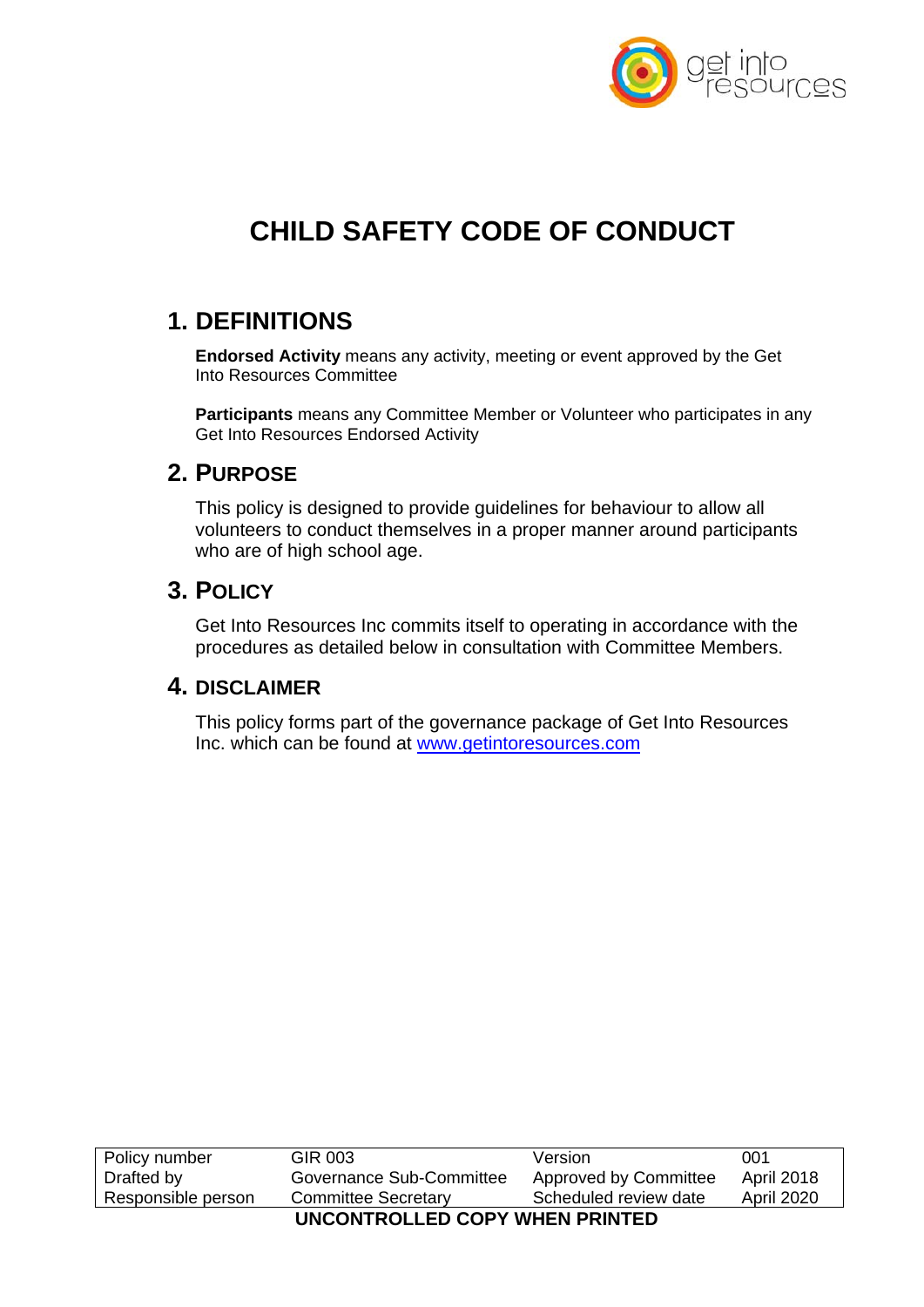

# **CHILD SAFETY CODE OF CONDUCT**

## **CODE OF CONDUCT FOR GET INTO RESOURCES PARTICIPANTS WORKING WITH CHILDREN AND YOUNG PEOPLE**

Get Into Resources Participants are required to abide by this Code.

Under the CHAIR, the committee will:

- a) Be responsible for the overall welfare and wellbeing of all volunteers; and
- b) Be accountable for managing and maintaining a duty of care towards all volunteers.

All people involved in Get Into Resources Inc will:

- a) Work towards the achievement of the aims and purposes of this organisation;
- b) Be responsible for relevant administration of programs and activities in their area;
- c) Maintain a duty of care towards others involved in these programs and activities;
- d) Establish and maintain an appropriately child-safe environment in the course of their participation;
- e) Be fair, considerate and honest with others;
- f) Treat others with respect and value their ideas and opinions;
- g) Act as positive role models in their conduct;
- h) Be professional in their actions;
- i) Maintain strict impartiality;
- j) Comply with specific organisational guidelines on physical contact with children;
- k) Respect the privacy of children, their families and teachers/carers, and only disclose information to people who have a need to know;
- l) Operate within the policies and guidelines of Get Into Resources Inc; and
- m) Contact the police if a child is at immediate risk of abuse (telephone 000).

No person shall:

- a) Shame, humiliate, oppress, belittle or degrade others;
- b) Unlawfully discriminate against any other person;
- c) Engage in any activity with another person that is likely to physically or emotionally harm them;
- d) Initiate any physical contact with a child or young person, or do things of a personal nature for them that they can do for themselves;
- e) Be alone with a child or young person
- f) Develop a 'special' relationship with a specific child or young person for their own needs;
- g) Show favouritism through the provision of gifts or inappropriate attention;
- h) Arrange contact, including online contact, with children or young people outside of the organisation's programs and activities;
- i) Photograph or video a child or young person without the consent of the child and his/her parents or quardians:
- j) Work with others while under the influence of alcohol or illegal drugs;

| Policy number                           | GIR 003                    | Version               | 001        |  |
|-----------------------------------------|----------------------------|-----------------------|------------|--|
| Drafted by                              | Governance Sub-Committee   | Approved by Committee | April 2018 |  |
| Responsible person                      | <b>Committee Secretary</b> | Scheduled review date | April 2020 |  |
| <b>IINGONTDOLLED CODY WILEN DOINTED</b> |                            |                       |            |  |

#### **UNCONTROLLED COPY WHEN PRINTED**